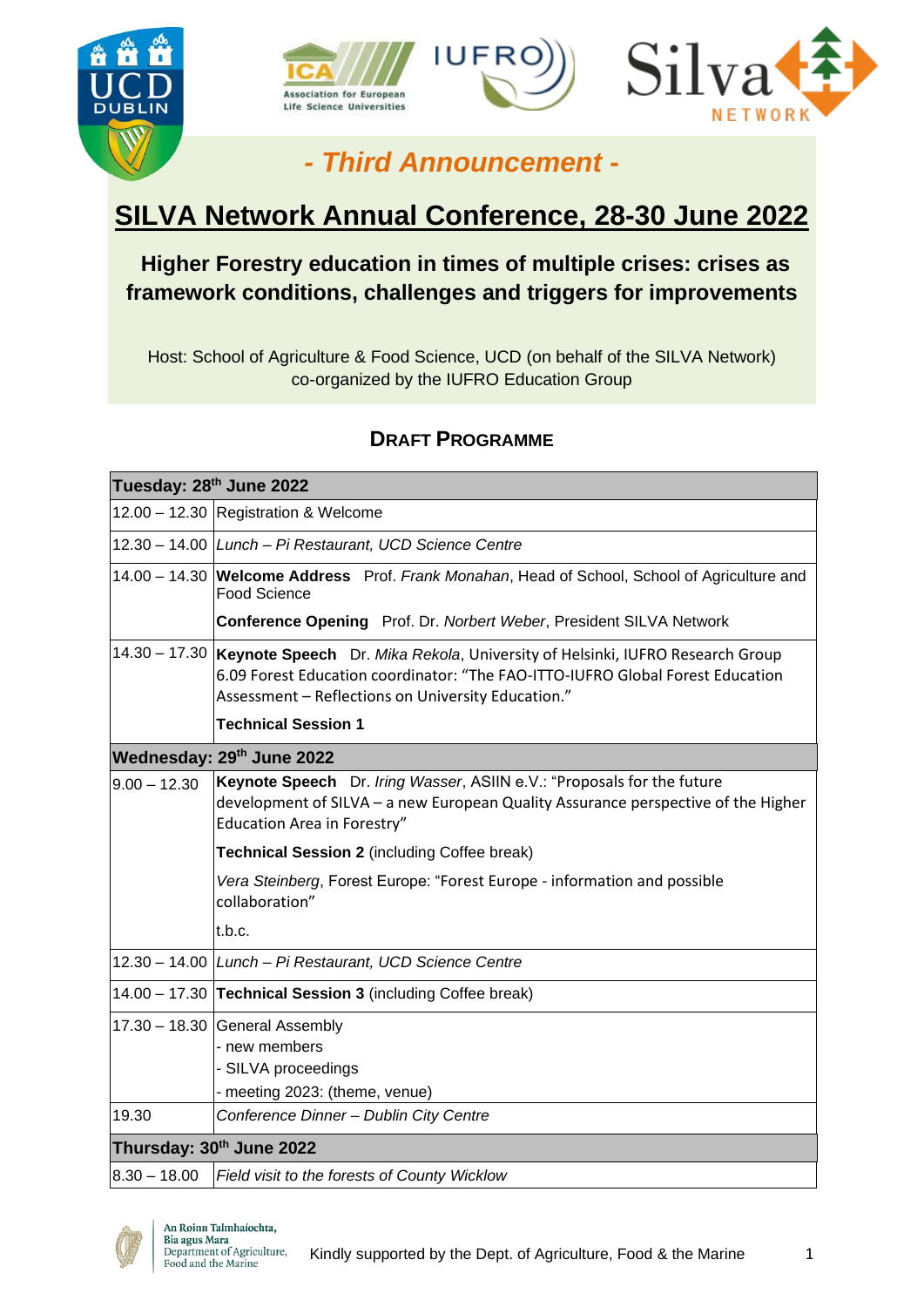### TOPIC AND CALL FOR CONTRIBUTIONS

#### **Higher Forestry education in times of multiple crises: crises as framework conditions, challenges and triggers for improvements**

Resilience is the ability to emerge stronger from crisis situations. But how resilient is higher education in forestry? How does teaching and learning about forests address or respond to crises?

It could be said that higher education in forestry only really developed as a result of a crisis; in response to the devastation of forests and the great demand for wood for mining and smelting, Hans Carl von Carlowitz had already described a way out of the crisis in 1713. His idea of sustainable forestry had to be taught in order to become accepted in forestry practice. Since the foundation of the first forest universities in the  $19<sup>th</sup>$  century, forestry education has faced many crises that had left their impact on learning and teaching in forest sciences and related fields of study. Even today we are confronted with multiple crises like climate change, the Corona pandemic and the war in Ukraine. These crises set new frameworks, (re)define teaching topics, and influence society, forests, forestry, and the universities themselves. However, crises often also open up new perspectives for us, allow better alternatives to come into focus, and thus become a window for new opportunities. Crises often are the origin of improved practices and products.

Crises can occur at various timeframes (short-, medium-, long-term) or scale (local, regional, global). At the global level, climate change and the Corona pandemic in particular have influenced forestry teaching for several years. Transnationally, we are experiencing environmental hazards as well as economic, demographic and armed crises. Locally, we are dealing with criticism of forest management and timber production practices. At the micro level, we are repeatedly facing new problems and challenges in teaching. These crises affect us as individuals and as a society and can require changes in issues, organization, infrastructure, and resources. Are we addressing these adequately?

#### **Join us in sharing experiences! We look forward to contributions from students, lecturers and administrative staff with regard to …**

... types of crises:

- What kinds of resources are needed to develop and implement an effective crisis management in forest sciences education?
- Should forest universities and faculties be forerunners or "deliberate laggards" with regard to crisis adaptation?

… effects of crises:

- What lessons can we learn from crisis?
- Beyond the Corona pandemic: Which is the right path to the future: digital, blended or classroom teaching? Do students learn as much (or more) with digital methods as they do in classroom teaching?
- Changing educational conditions: What are the implications for forestry universities and universities of applied sciences in terms of organisational structures (e.g. cooperation, merger), infrastructures (e.g. buildings, digital), resources (e.g. financial) and staff?
- Armed conflicts and civil unrest: How to proceed with forestry education in affected regions?

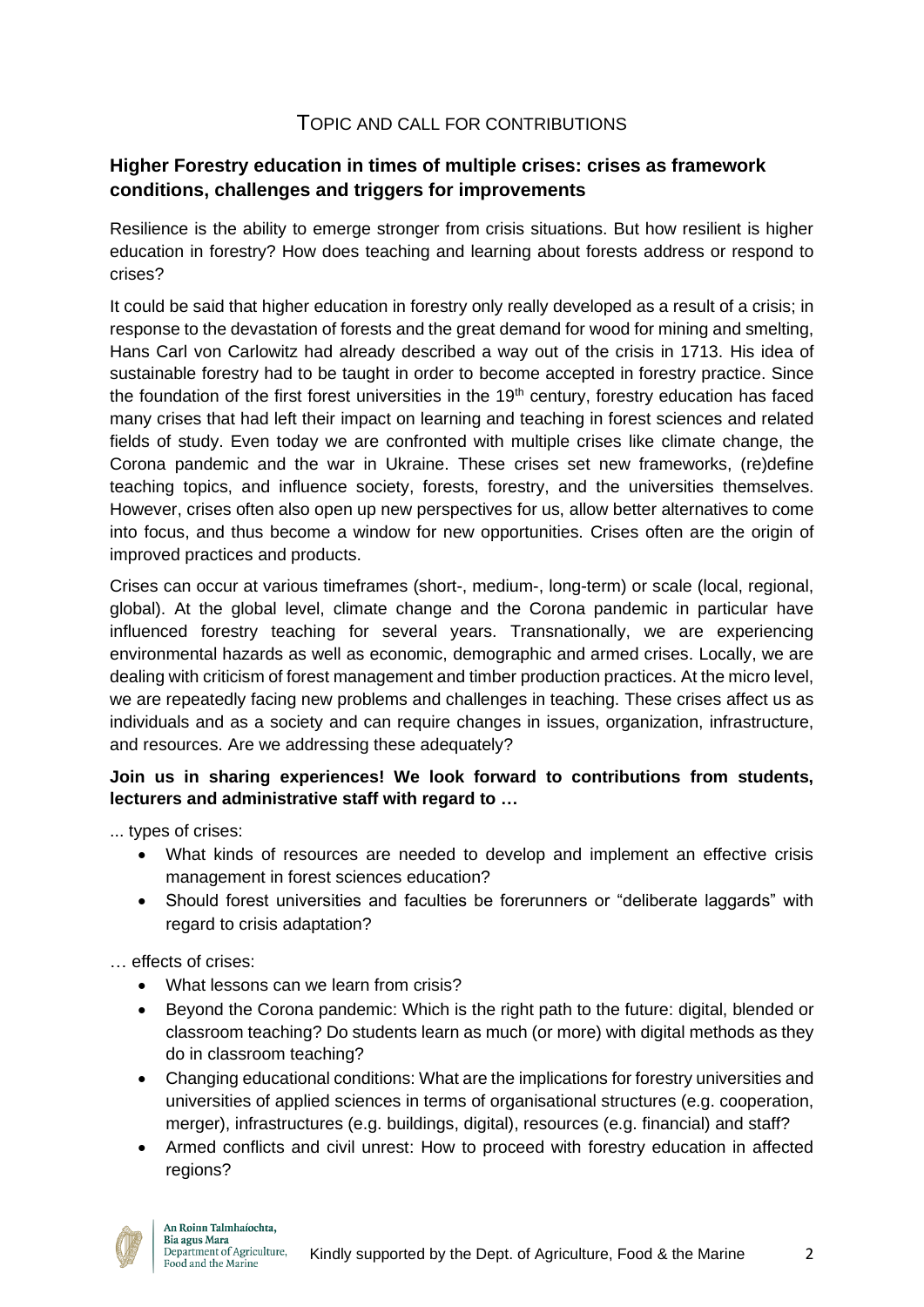… management of crises:

- Crises as a topic in teaching: How should crises be addressed in forestry education? Do we have to shift topics? Does forestry education already provide the right solutions?
- Crisis management skills: What skills are needed to manage crises in the lecture hall? How can we obtain teaching competencies in crisis management? How do we prepare our students to best avoid, mitigate and solve crises?
- Crisis communication: How to communicate during and about crises? How to reach all needed target groups? How can teachers and foresters tell the "right" story?
- Teaching Concepts: What can be achieved with adaptive or triple-loop-learning?
- … framework conditions, job markets, further education and lifelong learning:
	- Do we have enough forestry students against the background of increasing crises of forests?
	- How do we balance global crises and national needs in forestry education?
	- Does forestry education need to adapt to the value change towards rising demands for more nature conservation and wilderness?

#### **Participants are invited to submit an abstract by May 20th, 2022**

Please e-mail your abstract, of up to 300 words, to *silva-dublin@ucd.ie*.

The SILVA Board will decide on contributions (oral presentations / posters) and all applicants will be informed as soon as possible after the deadline. Confirmed and peer-reviewed papers will be published in the Conference proceedings (SILVA Network Publications).

## **VENUE**

The conference will be hosted by the School of Agriculture & Food Science, University College Dublin.

Address: Agriculture & Food Science Centre, UCD, Belfield, Dublin 4, Ireland



During the field trip, participants will experience some of the highlights of forest history in Ireland and visit the private forests that welcome UCD Forestry students for parts of their practical learning.